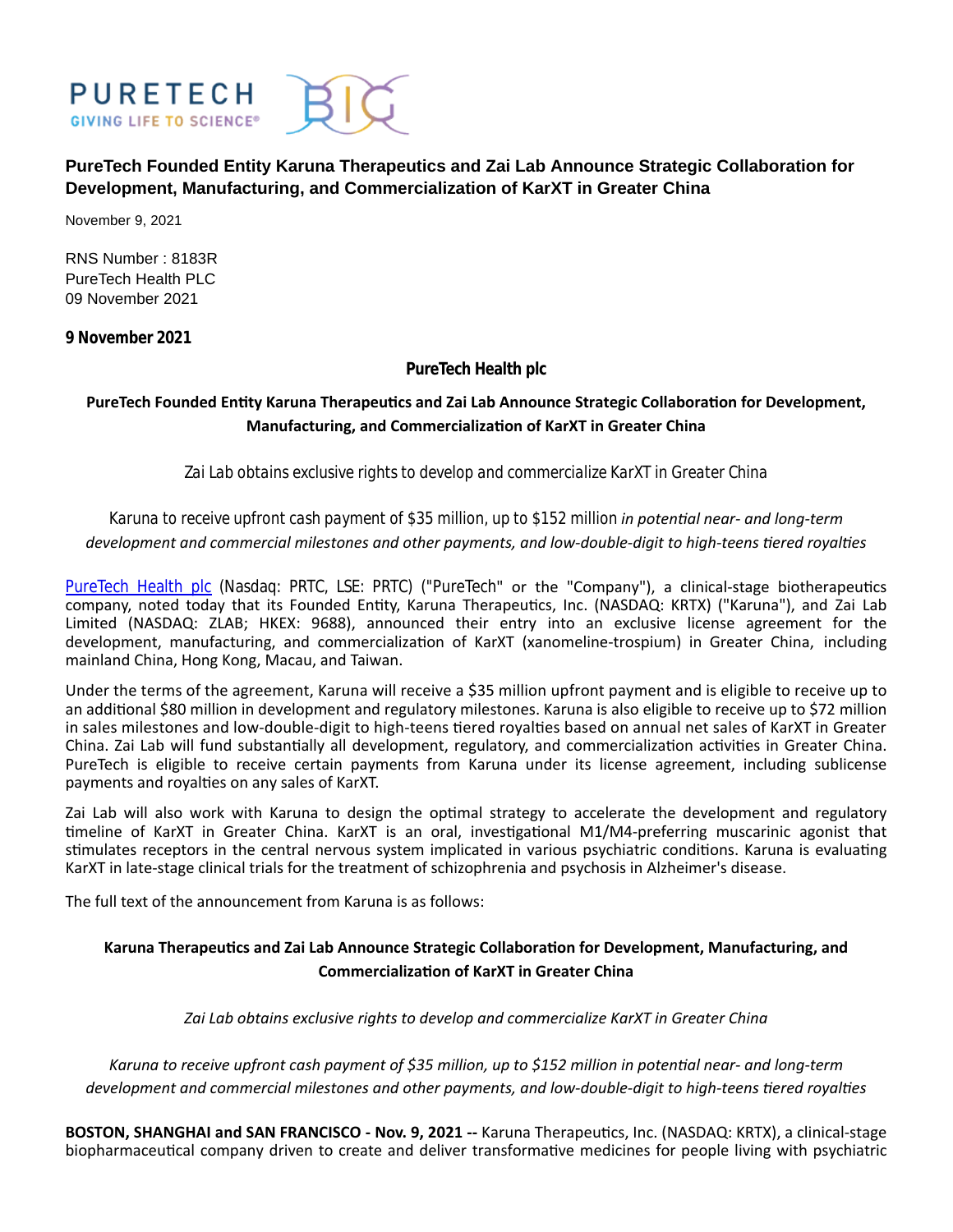and neurological conditions, and Zai Lab Limited (NASDAQ: ZLAB; HKEX: 9688), a patient-focused, innovative, commercial-stage, global biopharmaceutical company, today announced their entry into an exclusive license agreement for the development, manufacturing, and commercialization of KarXT (xanomeline-trospium) in Greater China, including mainland China, Hong Kong, Macau, and Taiwan.

KarXT is an oral, investigational M1/M4-preferring muscarinic agonist that stimulates receptors in the central nervous system implicated in various psychiatric conditions. KarXT was designed to unlock the therapeutic potential of xanomeline, which demonstrated significant benefits in reducing symptoms of psychosis in Phase 2 studies in schizophrenia and Alzheimer's disease, while ameliorating side effects seen in earlier studies. In the Phase 2 EMERGENT-1 trial, KarXT demonstrated clinically meaningful and statistically significant improvements in the primary endpoint of Positive and Negative Syndrome Scale (PANSS) total score, and in key secondary endpoints, including PANSS-positive subscore and PANSS-negative subscore, at week 5, and was generally well-tolerated.

Karuna is evaluating KarXT in late-stage clinical trials for the treatment of schizophrenia and psychosis in Alzheimer's disease. The EMERGENT program, the clinical program evaluating KarXT for the treatment of schizophrenia, is underway. The EMERGENT program is comprised of the previously completed Phase 2 EMERGENT-1 trial and four ongoing Phase 3 trials, with data from EMERGENT-2 and EMERGENT-3, the two Phase 3 acute efficacy and safety trials, expected in mid-2022 and in the second half of 2022, respectively. Karuna plans to initiate the Phase 3 ARISE trial evaluating KarXT as an adjunctive treatment for schizophrenia in adults who inadequately respond to atypical antipsychotics in the fourth quarter of 2021. Additionally, Karuna also plans to initiate a Phase 3 program evaluating KarXT for the treatment of psychosis in Alzheimer's disease in mid-2022 following encouraging results from the completed Phase 1b healthy elderly volunteer trial, which suggest that potentially therapeutic doses of KarXT can be administered to elderly adults while maintaining a favorable tolerability profile. Zai Lab will work with Karuna to design the optimal strategy to accelerate the development and regulatory timeline of KarXT in Greater China.

Under the terms of the agreement, Karuna will receive a \$35 million upfront payment and is eligible to receive up to an additional \$80 million in development and regulatory milestones. Karuna is also eligible to receive up to \$72 million in sales milestones and low-double-digit to high-teens tiered royalties based on annual net sales of KarXT in Greater China. Zai Lab will fund substantially all development, regulatory, and commercialization activities in Greater China.

"We are thrilled to collaborate with Zai Lab, who shares our commitment to bringing transformative medicines to people living with psychiatric conditions globally," said Steve Paul, M.D., chief executive officer, president, and chairman of Karuna Therapeutics. "With their proven record of successfully developing and commercializing novel therapies in Greater China, we believe that Zai Lab is the ideal partner to expand the global footprint for KarXT alongside our ongoing efforts in the U.S., with the goal of providing meaningful treatments to millions of people living with mental illness globally."

"Our collaboration with Karuna is a significant milestone for Zai Lab, marking the expansion and diversification of our development and commercial portfolio into neuroscience, our fourth therapeutic area," said Samantha Du, Ph.D., founder, chairperson and chief executive officer of Zai Lab. "KarXT is well positioned to serve as the anchor asset in our new neuroscience franchise. Zai Lab's mission is to deliver innovative medicines to address unmet medical needs of patients, and we look forward to working with Karuna to bring KarXT to patients in need in Greater China as soon as possible."

"There is a significant need for new and more effective therapies with improved safety to treat serious psychiatric conditions in Greater China," said Gang Wang, M.D., Director of National Clinical Research Center for Mental Disorders, Dean of Beijing Anding Hospital, Capital Medical University. "Currently, more than 8 million people in Greater China are living with schizophrenia, yet fewer than half are receiving treatment, and even fewer are obtaining adequate symptom improvement from current treatment. We believe KarXT has the potential to provide a meaningful new treatment option for many patients living with schizophrenia and other conditions with disabling symptoms of psychosis."

Goldman Sachs & Co. LLC is acting as financial advisor to Karuna Therapeutics.

### **About KarXT**

KarXT (xanomeline-trospium) is an oral, investigational M1/M4-preferring muscarinic acetylcholine receptor agonist in development for the treatment of psychiatric and neurological conditions, including schizophrenia and dementiarelated psychosis. KarXT preferentially stimulates muscarinic receptors in the central nervous system implicated in these conditions, as opposed to current antipsychotic medicines, which bind to the D2 dopamine receptor. KarXT has the potential to usher in a new class of treatment for schizophrenia and dementia-related psychosis based on its differentiated mechanism of action.

#### **About Karuna Therapeutics**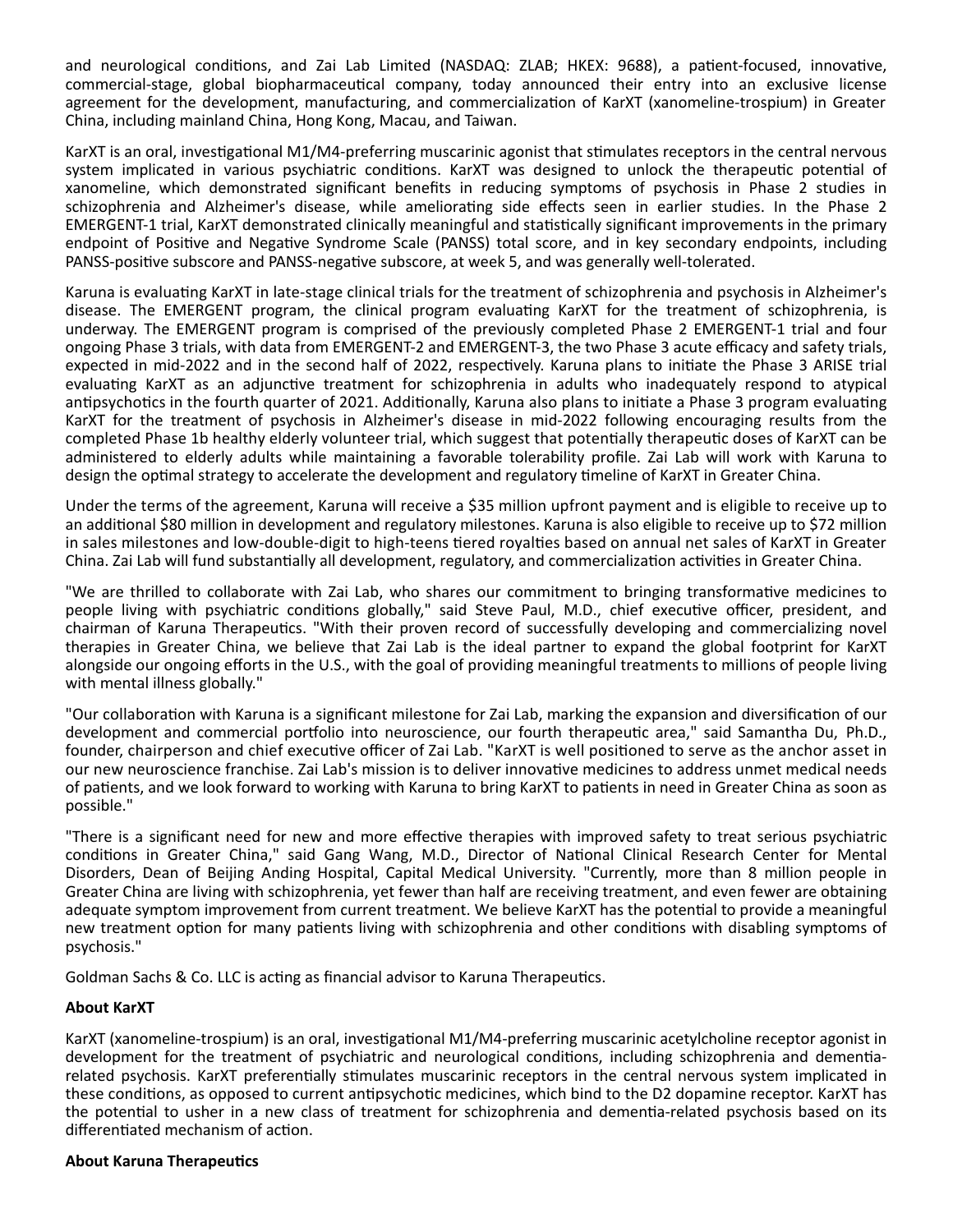Karuna Therapeutics is a clinical-stage biopharmaceutical company driven to create and deliver transformative medicines for people living with psychiatric and neurological conditions. At Karuna, we understand there is a need for differentiated and more effective treatments that can help patients navigate the challenges presented by these severe and disabling disorders. Utilizing our extensive knowledge of neuroscience, we are harnessing the untapped potential of the brain in pursuit of novel pathways to develop medicines that make meaningful differences in peoples' lives. For more information, please visit [www.karunatx.com.](http://www.karunatx.com/)

## **About Zai Lab**

Zai Lab (NASDAQ: ZLAB; HKEX: 9688) is a patient-focused, innovative, commercial-stage, global biopharmaceutical company focused on developing and commercializing therapies that address medical conditions with unmet needs in oncology, autoimmune disorders, infectious diseases, and neuroscience. To that end, our experienced team has secured partnerships with leading global biopharmaceutical companies in order to generate a broad pipeline of innovative marketed products and product candidates. We have also built an in-house team with strong product discovery and translational research capabilities and are establishing a pipeline of proprietary product candidates with global rights. Our vision is to become a leading global biopharmaceutical company, discovering, developing, manufacturing and commercializing our portfolio in order to impact human health worldwide.

For additional information about the company, please visit [www.zailaboratory.com](http://www.zailaboratory.com/) or follow us at www.twitter.com/ZaiLab\_Global.

### **Karuna TherapeuƟcs Forward-Looking Statements**

This press release contains forward-looking statements within the meaning of Section 27A of the Securities Act of 1933, as amended, and Section 21E of the Securities Exchange Act of 1934, as amended, including statements regarding the potential benefits and results that may be achieved through our collaboration with Zai Lab, our ongoing and planned clinical trials and regulatory filings, our goals to develop and commercialize our product candidates, and other statements identified by words such as "could," "expects," "intends," "may," "plans," "potential," "should," "will," "would," or similar expressions and the negatives of those terms. Forward-looking statements are not promises or guarantees of future performance and are subject to a variety of risks and uncertainties, many of which are beyond our control, and which could cause actual results to differ materially from those contemplated in such forward-looking statements. These factors include risks related to our limited operating history, our ability to obtain necessary funding, our ability to generate positive clinical trial results for our product candidates and other risks inherent in clinical development, the timing and scope of regulatory approvals, changes in laws and regulations to which we are subject, competitive pressures, risks relating to business interruptions resulting from the coronavirus (COVID-19) pandemic, and other risks set forth under the heading "Risk Factors" of our Annual Report on Form 10-K for the year ended December 31, 2020. Our actual results could differ materially from the results described in or implied by such forwardlooking statements. Forward-looking statements speak only as of the date hereof, and, except as required by law, we undertake no obligation to update or revise these forward-looking statements.

### **Zai Lab Forward-Looking Statements**

This press release contains statements about future expectations, plans and prospects, including, without limitation, statements relating to the potential, benefits, safety and efficacy of KarXT; the clinical development of KarXT; the potential treatment of schizophrenia and dementia-related psychosis; the potential of Zai Lab's commercial business and pipeline programs; the anticipated benefits and potential of Zai Lab's collaboration arrangement with Karuna Therapeutics, Inc. and other risks and uncertainties associated with drug development and commercialization. These forward-looking statements may contain words such as "aim," "anticipate," "believe," "could," "estimate," "expect," "forecast," "goal," "intend," "may," "plan," "possible," "potential," "will," "would" and other similar expressions. Such statements constitute forward-looking statements within the meaning of the Private Securities Litigation Reform Act of 1995. Forward-looking statements are not statements of historical fact nor are they guarantees or assurances of future performance. Forward-looking statements are based on our expectations and assumptions as of the date of this press release and are subject to inherent uncertainties, risks and changes in circumstances that may differ materially from those contemplated by the forward-looking statements. Actual results may differ materially from those indicated by such forward-looking statements as a result of various important factors, including but not limited to (1) our ability to successfully commercialize and generate revenue from our approved products; (2) our ability to finance our operations and business initiatives and obtain funding for such activities, (3) our results of clinical and pre-clinical development of our product candidates, (4) the content and timing of decisions made by the relevant regulatory authorities regarding regulatory approvals of our product candidates, (5) the effects of the novel coronavirus (COVID-19) pandemic on our business and general economic, regulatory and political conditions and (6) the risk factors identified in our most recent annual or quarterly report and in other reports we have filed with the U.S. Securities and Exchange Commission. We anticipate that subsequent events and developments will cause our expectations and assumptions to change, and we undertake no obligation to update or revise any forward-looking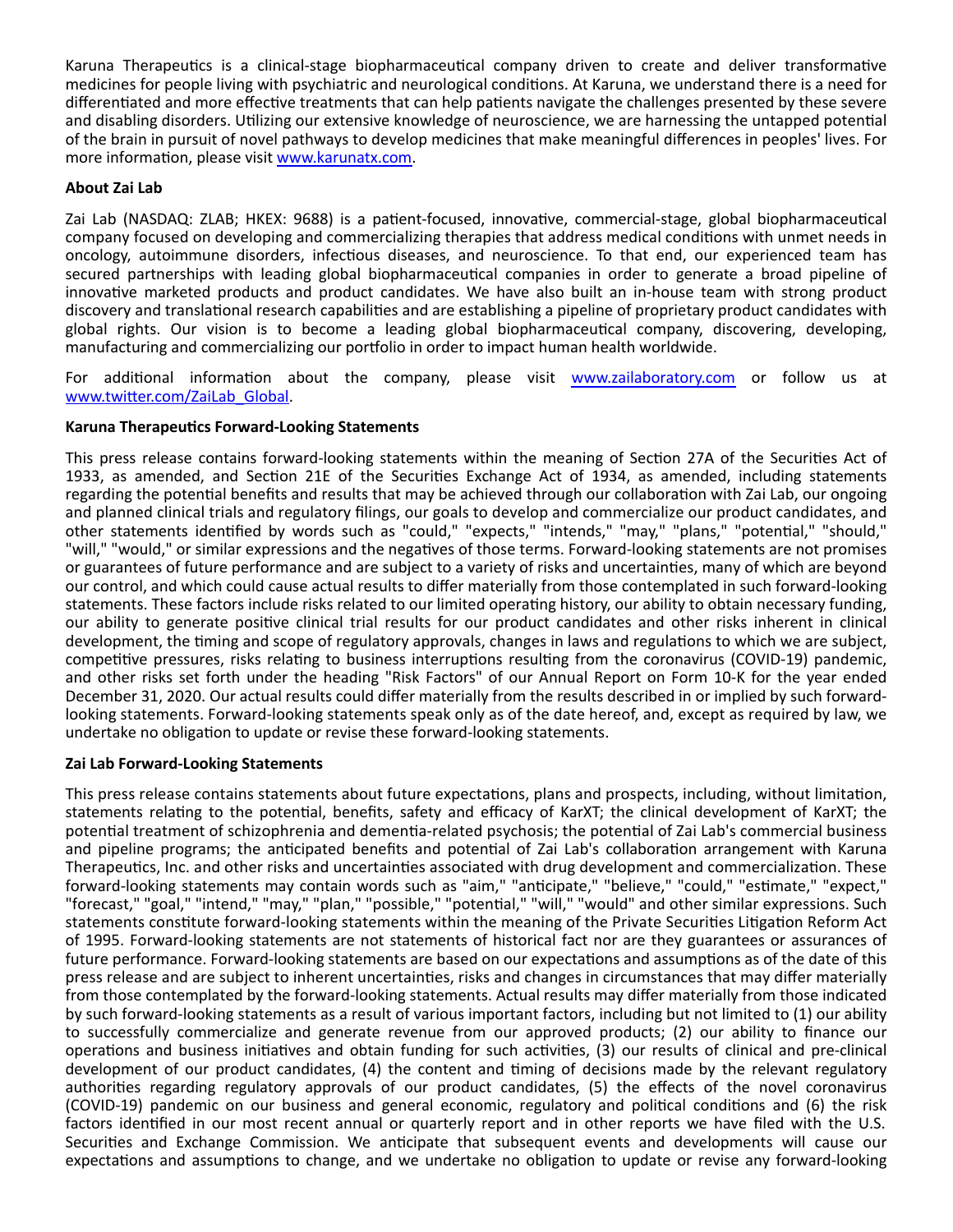statements, whether as a result of new information, future events or otherwise, except as may be required by law. These forward-looking statements should not be relied upon as representing our views as of any date subsequent to the date of this press release.

#### **About PureTech Health**

PureTech is a clinical-stage biotherapeutics company dedicated to discovering, developing and commercializing highly differentiated medicines for devastating diseases, including inflammatory, fibrotic and immunological conditions, intractable cancers, lymphatic and gastrointestinal diseases and neurological and neuropsychological disorders, among others. The Company has created a broad and deep pipeline through the expertise of its experienced research and development team and its extensive network of scientists, clinicians and industry leaders. This pipeline, which is being advanced both internally and through PureTech's Founded Entities, is comprised of 25 therapeutics and therapeutic candidates, including two that have received both U.S. FDA clearance and European marketing authorization, as of the date of PureTech's most recently filed Half Year Report and corresponding Form 6-K. All of the underlying programs and platforms that resulted in this pipeline of therapeutic candidates were initially identified or discovered and then advanced by the PureTech team through key validation points based on the Company's unique insights into the biology of the brain, immune and gut, or BIG, systems and the interface between those systems, referred to as the BIG Axis.

For more information, visit [www.puretechhealth.com o](http://www.puretechhealth.com/)r connect with us on Twitter @puretechh.

#### **CauƟonary Note Regarding Forward-Looking Statements**

This press release contains forward-looking statements within the meaning of the Private Securities Litigation Reform Act of 1995. All statements contained in this press release that do not relate to matters of historical fact should be considered forward-looking statements, including without limitation statements regarding PureTech's eligibility to receive potential payments, including sublicense payments and royalties on any sales of KarXT, under its patent license agreement with Karuna, the potential therapeutic benefits of Karuna's KarXT, expectations regarding the benefits of Karuna's strategic collaboration with Zai Lab, including the development, manufacturing, and commercialization of KarXT in Greater China, including mainland China, Hong Kong, Macau, and Taiwan, or matters related thereto, as well as Karuna's future prospects, development plans, and strategies. The forward-looking statements are based on current expectations and are subject to known and unknown risks, uncertainties and other important factors that could cause actual results, performance and achievements to differ materially from current expectations, including, but not limited to, those risks, uncertainties and other important factors described under the caption "Risk Factors" in our Annual Report on Form 20-F for the year ended December 31, 2020 filed with the SEC and in our other regulatory filings. These forward-looking statements are based on assumptions regarding the present and future business strategies of the Company and the environment in which it will operate in the future. Each forward-looking statement speaks only as at the date of this press release. Except as required by law and regulatory requirements, we disclaim any obligation to update or revise these forward-looking statements, whether as a result of new information, future events or otherwise.

**Contact: Investors EU media** Allison Mead Talbot +1 617 651 3156 [amt@puretechhealth.com](mailto:amt@puretechhealth.com)

Ben Atwell, Rob Winder +44 (0) 20 3727 1000 ben.atwell@FTIconsulting.com

#### # # #

This information is provided by Reach, the non-regulatory press release distribution service of RNS, part of the London Stock Exchange. Terms and conditions relating to the use and distribution of this information may apply. For further information, please contact [rns@lseg.com o](mailto:rns@lseg.com)r visit [www.rns.com.](http://www.rns.com/)

Reach is a non-regulatory news service. By using this service an issuer is confirming that the information contained within this announcement is of a non-regulatory nature. Reach announcements are identified with an orange label and the word "Reach" in the source column of the News Explorer pages of London Stock Exchange's website so that they